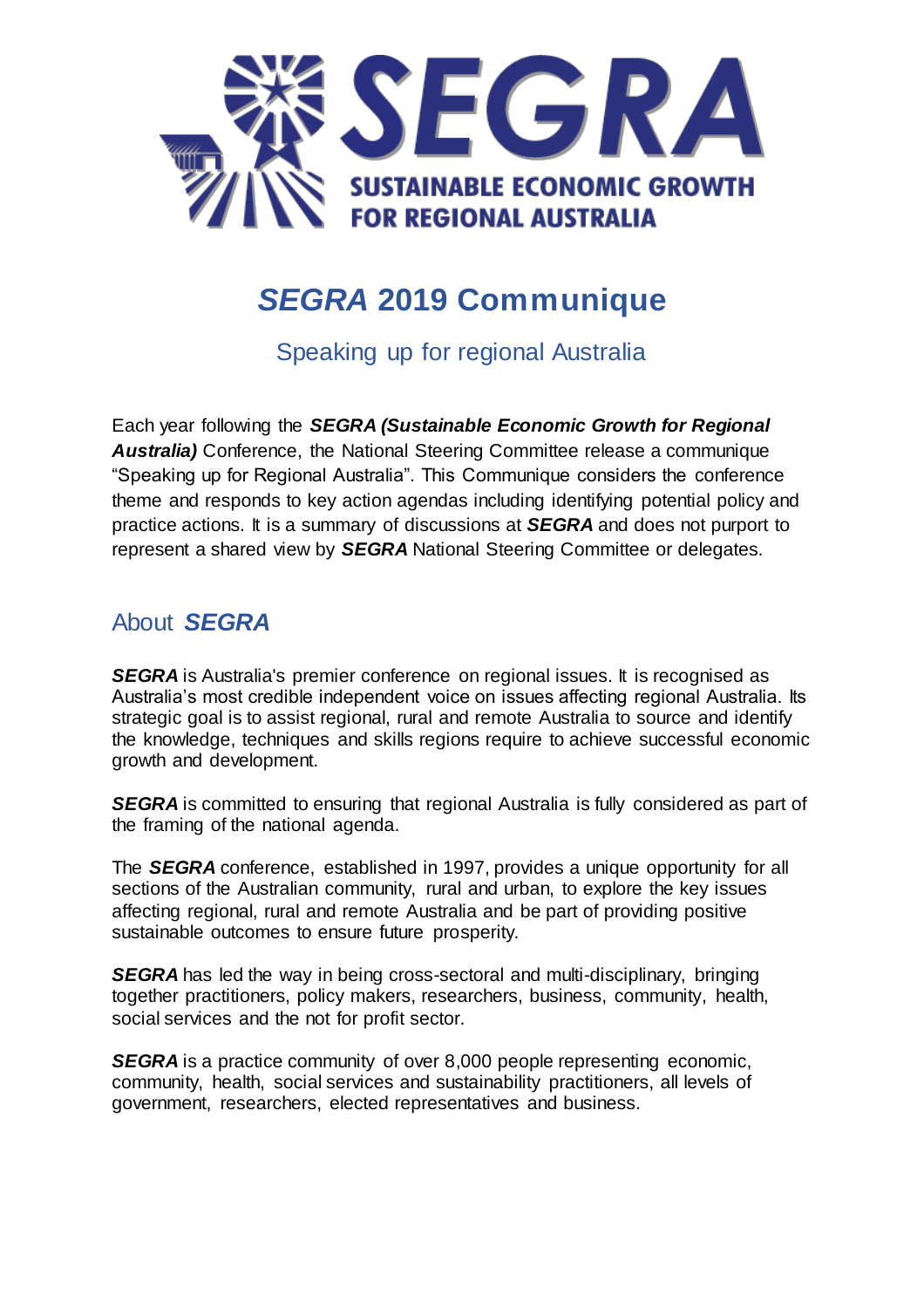

As such, it is the upholder of extraordinary collective expertise across regional, rural and remote Australia and is widely respected by governments, universities and regional development practitioners.

**SEGRA** is unique in that it is grass roots and practitioner driven. It has particular expertise in the area of implementation of government policy and projects.

Copies of all the PowerPoint presentations presented at the conference are available at: <https://segra.com.au/2019/conference-proceedings/>

## About the *SEGRA* 2019 Conference Theme – Rivers of Opportunity: activating your potential

At *SEGRA 2019*, speakers addressed some of the big questions around key issues facing regional Australia:

- what are the roles of government and business in regional development;
- where and how does regional Australia fit on the national agenda;
- how best to fund development in regional Australia;
- how can we enhance lifelong learning in the regions;
- what are the benchmarks or thresholds for service delivery; and
- how to ensure dynamic, vibrant healthy economies and communities?

As always, *SEGRA 2019* actively profiles some of the real success stories of regional Australia and considers how these case examples can provide transferable learnings to other regions.

#### Action agendas for *SEGRA* 2019

**SEGRA** 2019 focused on six action agendas:

- Forming dynamic and vibrant healthy communities.
- Integrated lifelong learning and employment in the regions.
- Delivering quality freight and logistics and distribution services and connectivity networks.
- Implementing best practice landscape scale planning and management.
- Delivering place-based regional development.
- Regional Australia and the national agenda.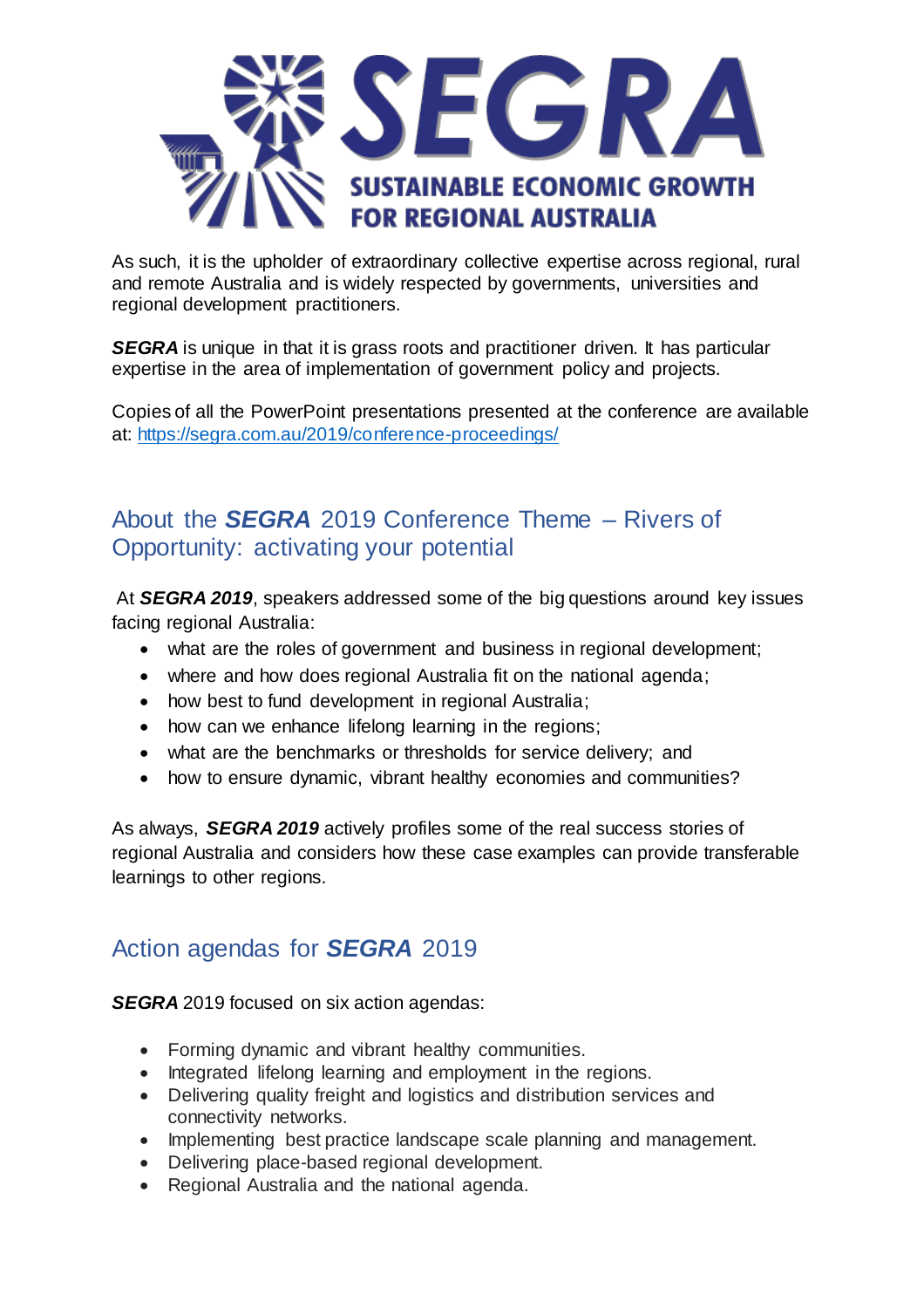

#### About the conference destination

The *SEGRA* 2019 conference was held in Barooga, Berrigan Shire NSW, a cross river region shared with Cobram, Moira Shire Council. Cobram/Barooga is one of the most productive and innovative agricultural regions in Australia, renowned for highquality dairy and canola, wheat, citrus and summer stone fruit that are all largely grown for the export market. Value-adding is also big business with dairy manufacturers Saputo and Bega calling the region home along with others such as MON Natural Foods and Sun Valley Australia Pty. Ltd. Like most regional areas, it faces challenges in providing career paths for those seeking a country lifestyle, but these larger industries can open opportunities.

The Murray River, which flows through this region, is the third longest navigable river in the world. It provides vital irrigation water for agriculture, but it is also a key visitor drawcard, providing a water-sport playground for swimmers, skiers, kayakers, jet ski enthusiasts and fishermen. The Murray River region is regarded as the number one golfing destination in Australia.

## Rivers of Opportunity: activating your potential was an apt theme for the location.

In discerning ways for activating potential opportunities for growth and vitality in regional Australia, the conference was very much focused on four themes:

- Applying strategic foresight
- Understanding and applying place-based approaches
- Creating healthy and vibrant communities
- Ensuring a sustainable future, particularly in regard to water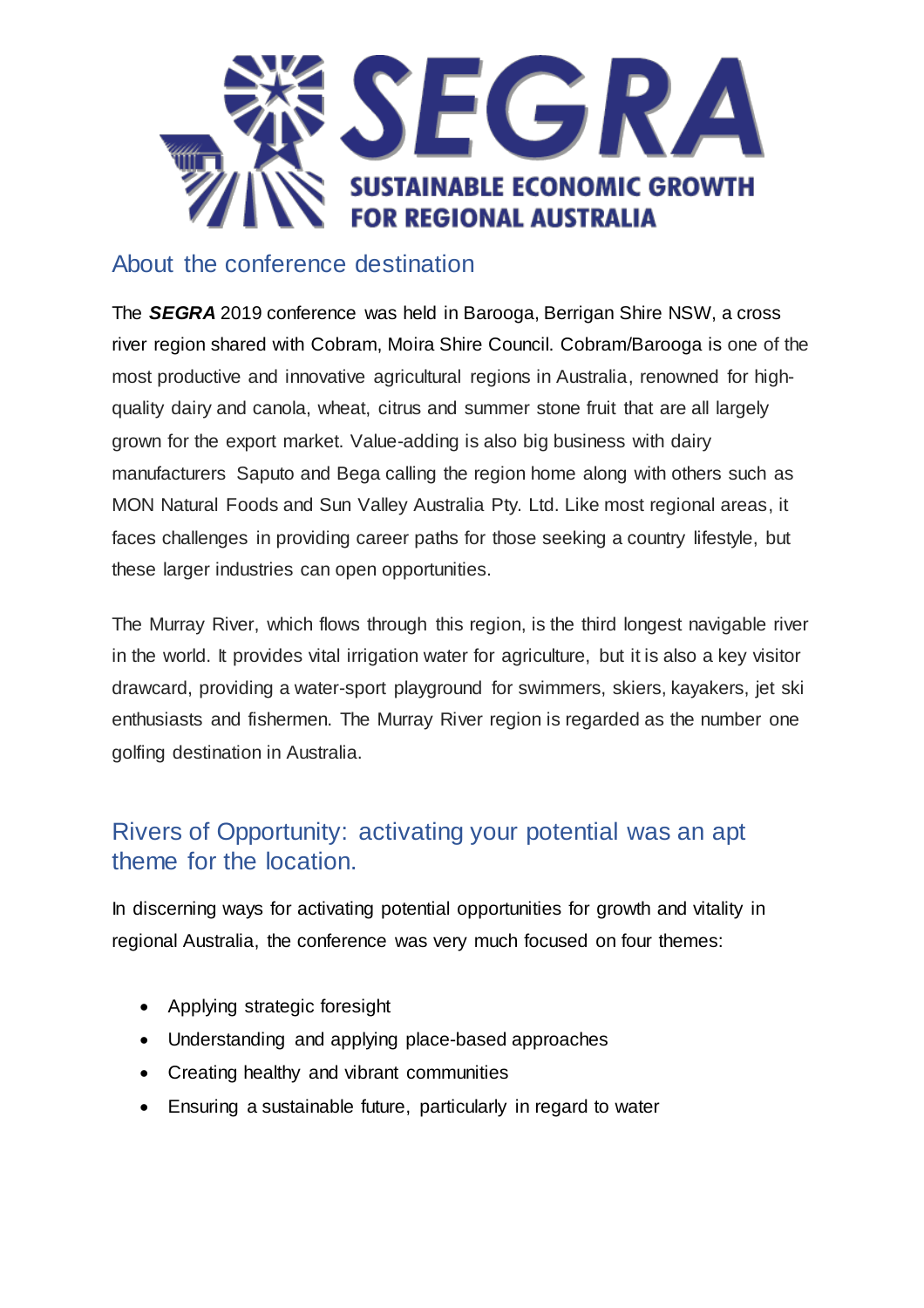

The conference also discussed the major opportunities for regional, rural and remote Australia expected in the next 10 years in areas of employment and training, innovation and technology, geotourism, product value-adding and the growth in collaborative investment in localised catalyst infrastructure.

# Strategic Foresight

Strategic Foresight is built on an understanding of the social, economic, environmental, technological and institutional trends playing out in Australia and internationally in past decades and which affect regions and their development into the future.

Five megatrends were identified:

- 1. Defeating distance: increased connectivity is a key enabler and will be a major influence on regional Australia. The right infrastructure can help regions capitalise on their comparative and competitive advantages, help people access work and other community health and social services and facilitate the movement of freight between locations. Infrastructure is also important in providing the basic services and utilities that Australians require to maintain and enhance their standard of living.
- 2. Global Exposure: regional Australia offers significant opportunities in global markets, but inclusion demands higher educational attainment and cultural engagement. However, there are big challenges in terms of equity particularly where an individual's motivation or ability to learn is impacted by social, cultural or economic circumstances. For example, workers in low skilled jobs receive fewer opportunities and less employer support for participation in training than workers in high skilled jobs.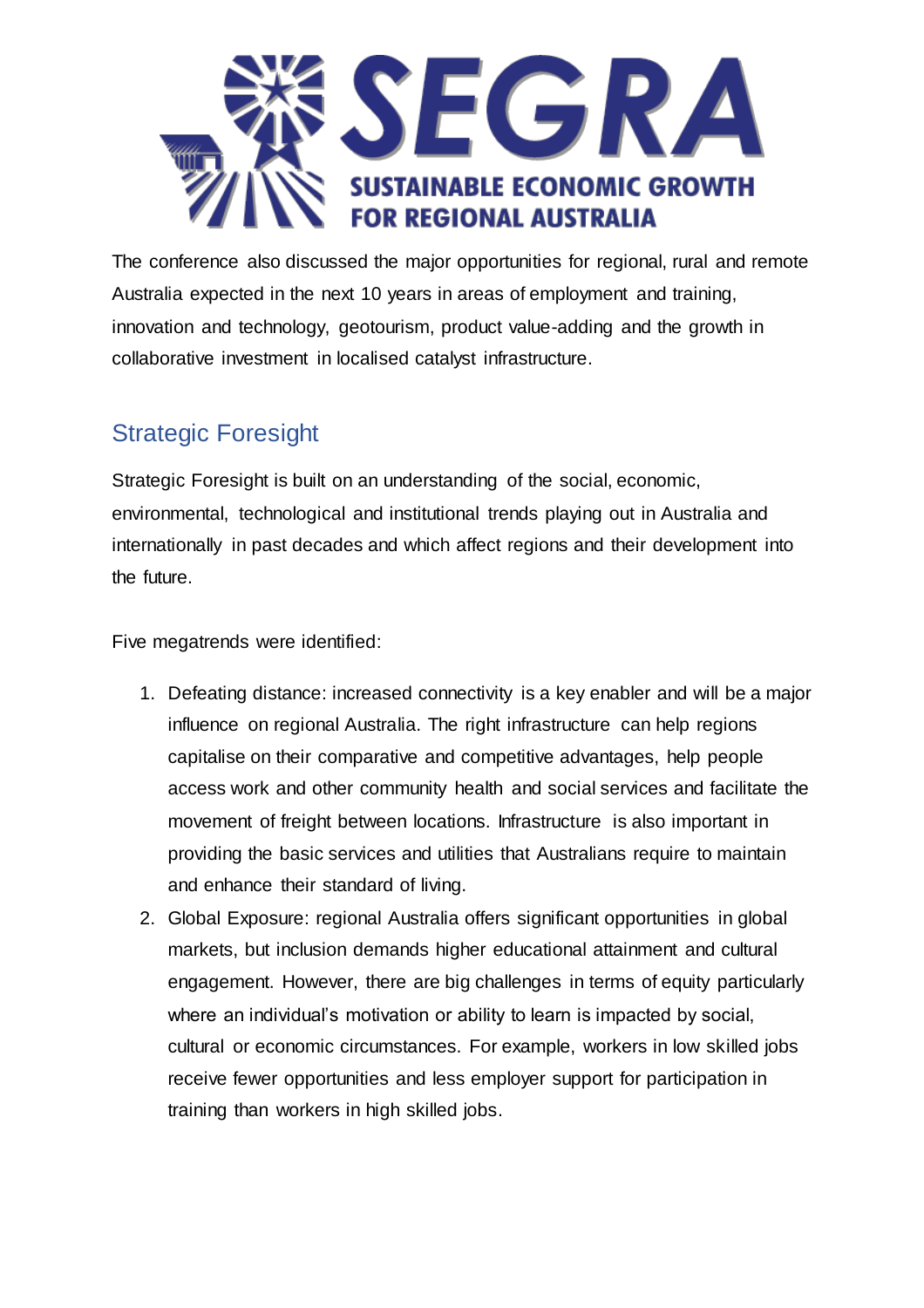

- 3. Diverging places: there are different projections for large, mid-size and small towns - both in terms of demographic profile, economic structure and location (Urban, Inner regional, outer regional, remote).
- 4. New economies are emerging that regional Australia is well-placed to engage with particularly the generation of value through knowledge, innovation, new services and the changing mix of energy demand and sources of energy generation.
- 5. Environment is long recognised in regional Australia as a source of both livelihood and risk. The declining condition of natural assets, biodiversity, global climate change, extreme events and biosecurity all arose during the conference.

Potential policy and practice actions

- Tailoring policies to respond to regional differences.
- Enhancing planning and foresight capability for regions for example: the capacity for people in regions to anticipate and prepare for the opportunities and risks that changing global and national economic circumstances afford is crucial in regional Australia.
- Investing in human capital and adaptive capacity of business and communities.
- Investing in connectivity and infrastructure.
- Managing risk in regional, rural and remote Australia e.g. demographics, skilled workforce, access to tertiary education.

# Prosperous Regions

Regions make a significant (some would say a disproportionate) contribution to Australia. Regions account for:

• almost a third of Australia's total workforce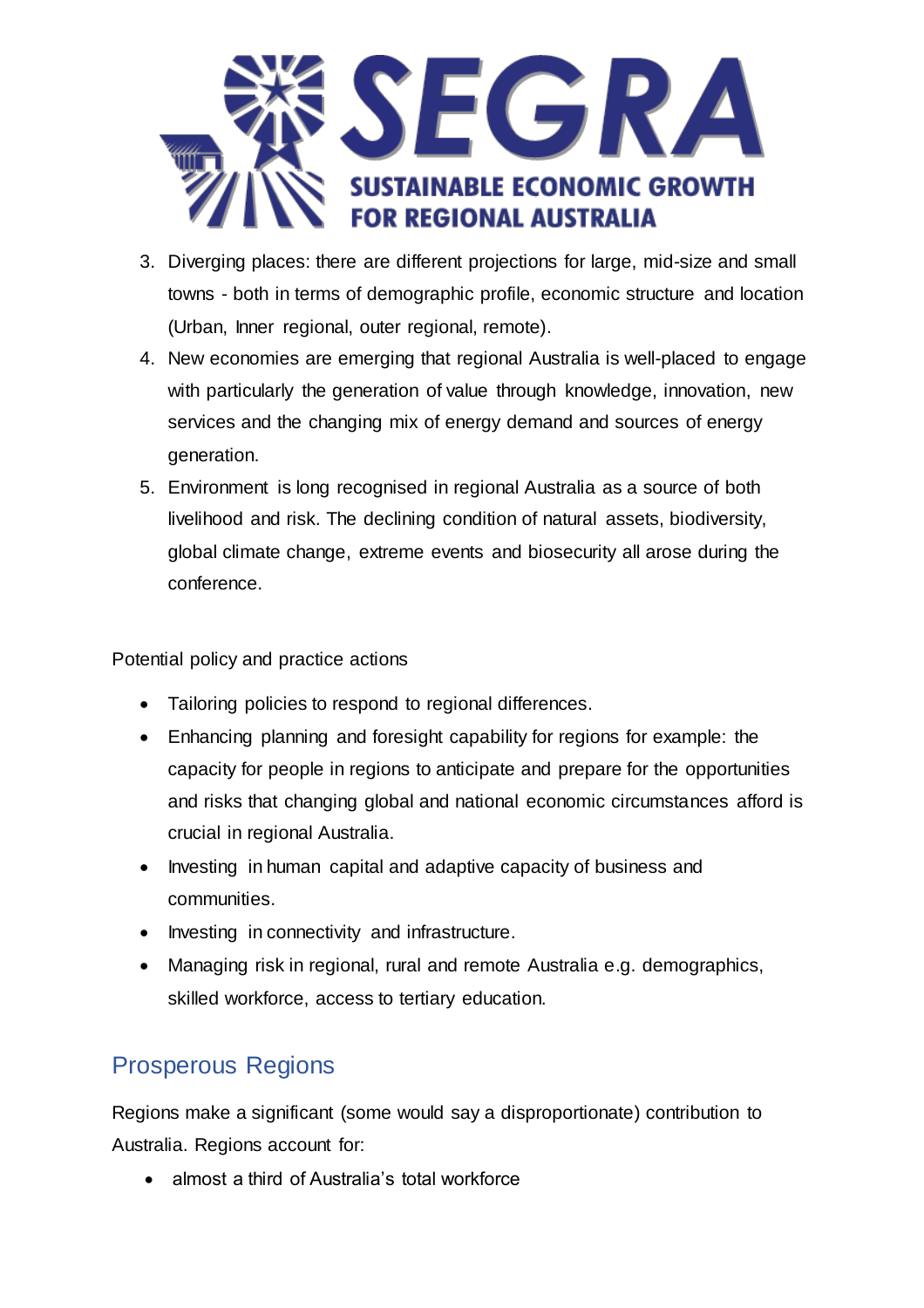

- More than 60% of total exports by value
- Almost a third of national GDP

(Deloittes Access Economics paper delivered at *SEGRA* 2019 [https://segra.com.au/perch/resources/915-daniel-terrill-segra-presentation-2019](https://segra.com.au/perch/resources/915-daniel-terrill-segra-presentation-2019-final.pdf) [final.pdf\)](https://segra.com.au/perch/resources/915-daniel-terrill-segra-presentation-2019-final.pdf)

Building blocks for regional prosperity include human and natural resources and physical capacity. However, this can be boosted by social capital, innovation and entrepreneurship, leadership and contribution. These are all areas which can be developed in regional and rural Australia and to some effect collaboration, contribution, innovation and entrepreneurship were stronger in rural Australia when compared with some inner city and suburban examples.

Five key areas for economic growth were identified

- 1. Tourism particularly geotourism
- 2. Energy
- 3. Agribusiness
- 4. International Education
- 5. Wealth Management

Potential policy and practice actions

- The changing global market presents regions with opportunities particularly in food and fibre markets.
- There is an increased interest in products that are ethically produced.
- Increased connectivity and emerging middle-class consumers overseas make for new and more discerning markets.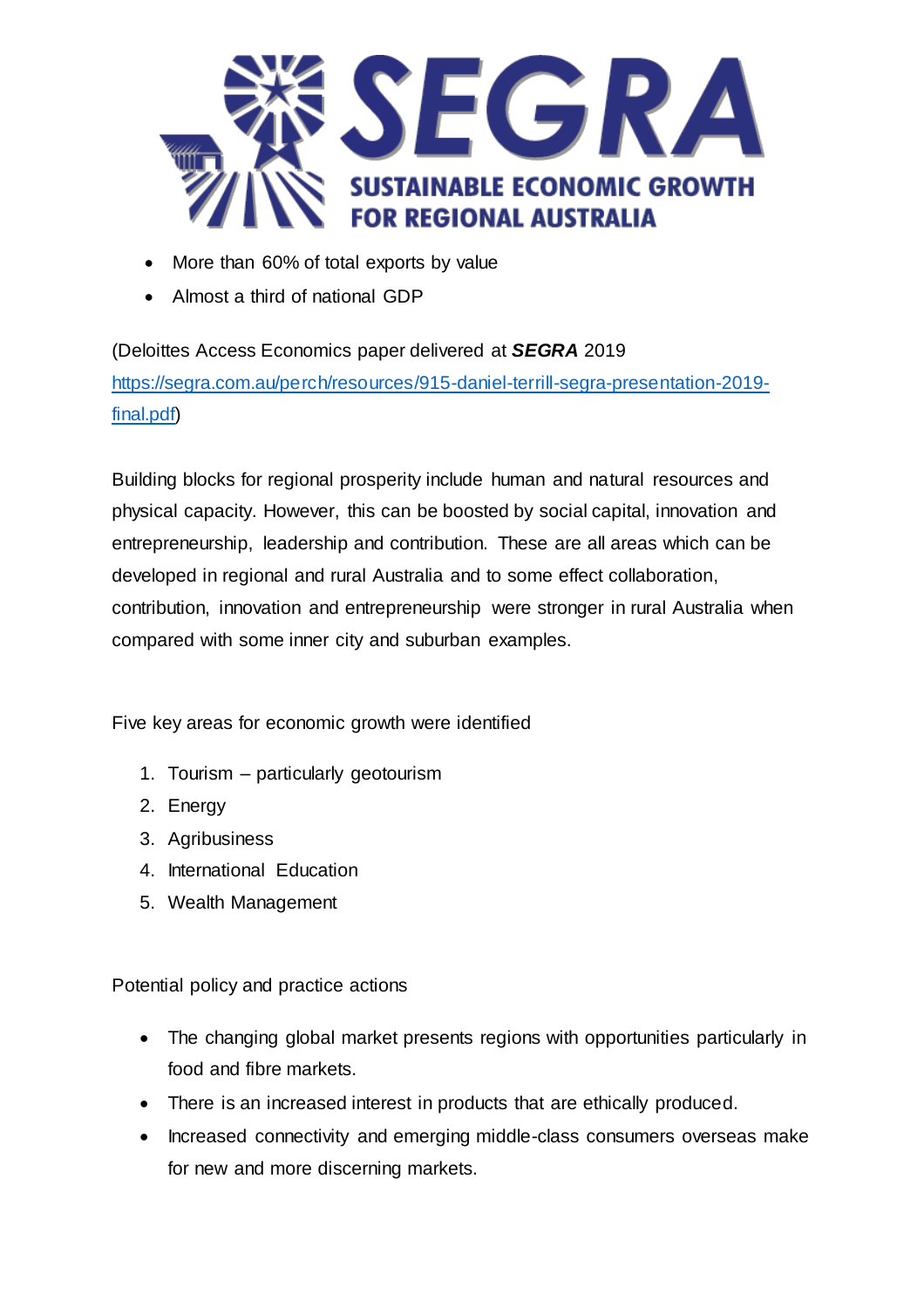

- Increase capacity and governance frameworks to encourage coordination and collaboration across levels of government and with non-governmental regional stakeholders, in particular, business.
- Greater understanding of demographic data at the place level high demographic turnover may represent intra-regional movement rather than city/urban leakage.

# Place-Based Approaches

The conference speakers and delegates discussed various strategies and approaches they had used in delivering place-based regional development, and some key lessons to help maximise

"*Place based approaches are complex policies involving different levels of government and private actors which are subject to several serious risks. Their chances of success depend on how they are implemented, how risk is reduced and what form of governance is adopted*" Barca 2009

outcomes and to navigate the various hazards, risks and traps.

Three key elements of a place-based policy presented were:

- a) That it is a long-term strategy aimed at tackling persistent underutilisation of potential resources and reducing persistent social exclusion in specific places through external intervention and multilevel governance.
- b) In a place-based policy public interventions rely on local knowledge,
- c) Linkages among places are to be taken into account.

The essence of a place-based approach is that it relates to a specific but not static scale and footprint and assumes plasticity in institutional arrangements.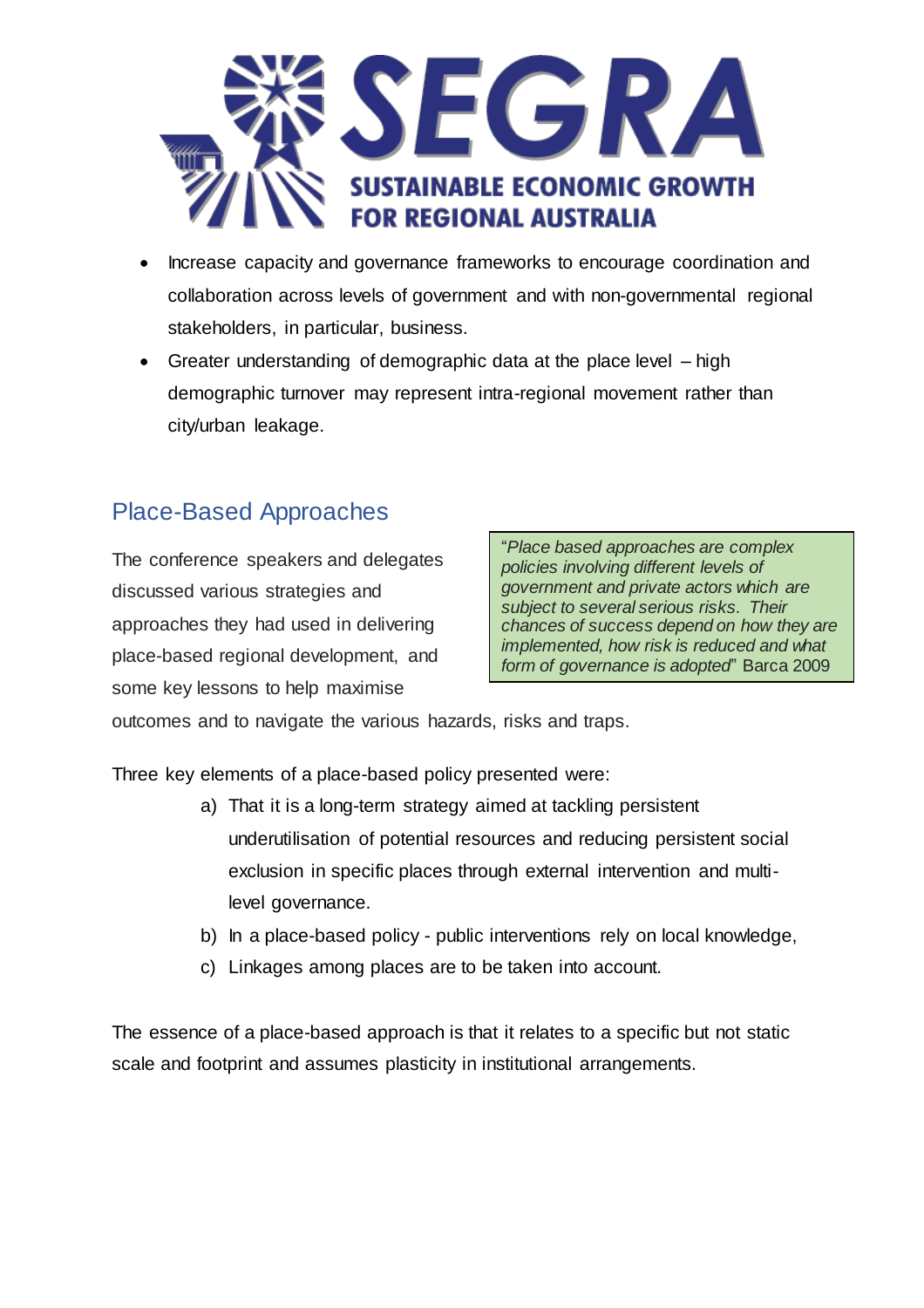

Potential policy and practice actions

- Greater focus on untapped opportunities for development potential with a focus on both economic potential and social opportunity.
- Production of bundles of integrated, place-tailored public goods and services, designed and implemented by eliciting and aggregating social preferences and knowledge through participatory political institutions and by establishing linkages with other places.
- Focusing on functional regions as well as administrative regions a distributed architecture of regional development.
- Increased emphasis on integrated development opportunities rather than sector development e.g. retail.
- Institutional enablers for development/supporting of collaboration within and beyond regions.
- Investing in inclusion and liveability outcomes.
- Engaging local business and community, health and social services driven by values rather than interests.
- Strengthening coherence at local, state and federal government levels.
- Providing adequate budgetary commitment for staff resources and other costs – it is roughly \$600,000 to develop the best investible business case.
- Governance arrangements with clearly defined outcomes and lead responsibility identified.

# Healthy and Vibrant Communities

Leadership was a strong and recurring theme of the conference. A number of leadership development programs targeting local communities were presented. Key learnings from these programmes included developing leaders with the capacity to: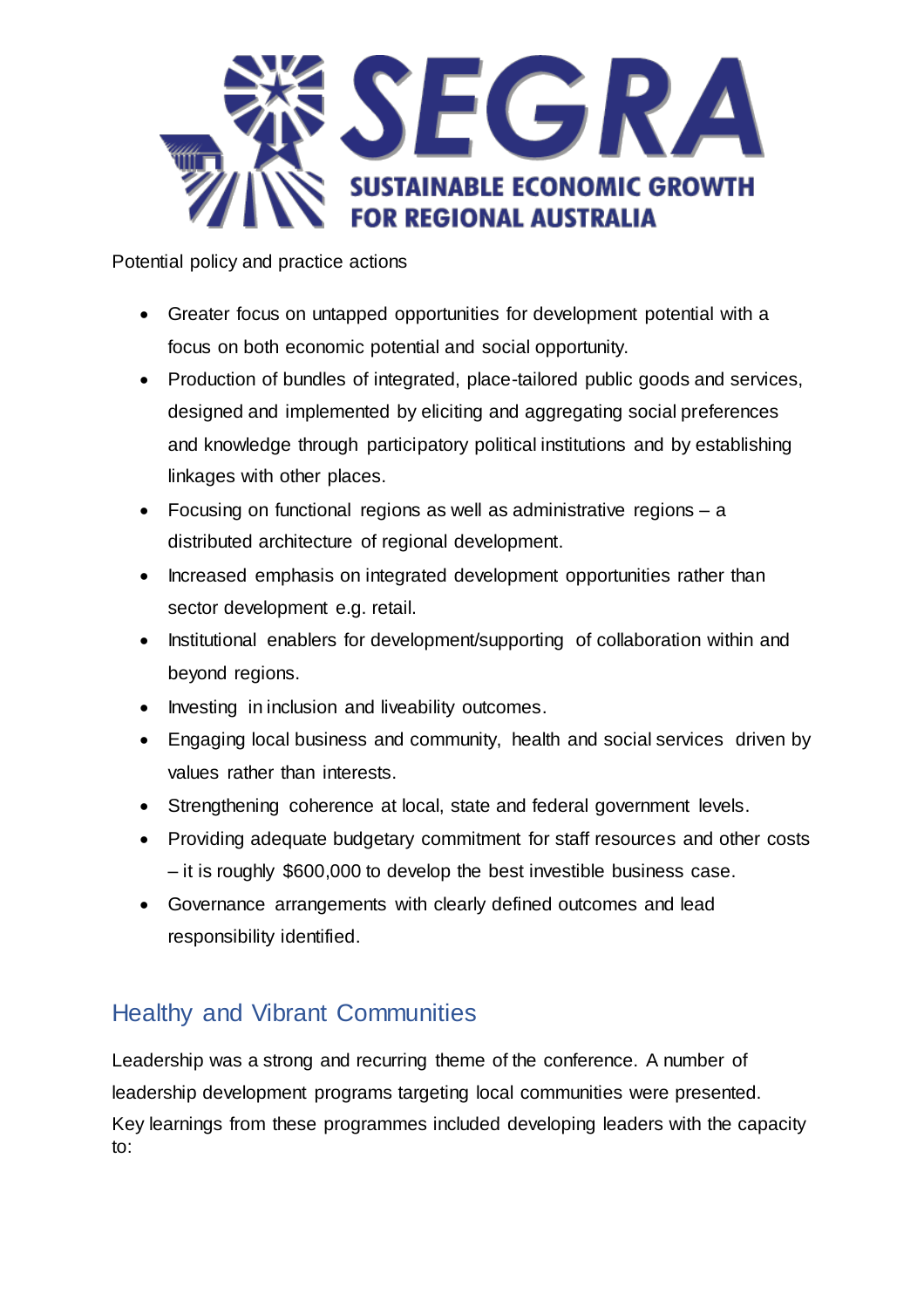

- Think strategically at a systems level
- Understand and manage complex problems and systemic thinking
- Discern the difference between values and interests
- Agile learners know how to manage complexity and are skilled at solving problems and making decisions under fast changing conditions

Highly connected regional centres offer considerable opportunity for collaboration. However, new skillsets for business collaboration and hubs of innovation are required.

There is also the potential for growing inequality between regions and between cities and regions.

The importance of the non-government community, health and social services sector as a major source of employment in regional Australia, was a key presentation at *SEGRA*.

Possible policy and practice actions

- Investing in education, training and knowledge strategies will be key to meeting changing economic demands.
- Government encouragement of affordable housing and transport options, employment and educational opportunities, public safety and access to health and human services will be essential in regions experiencing disadvantage from disruption.
- Select leaders who know how to manage complexity and are skilled at solving problems and making decisions under fast-changing conditions.
- Expand access to skills in managing global business.
- Extend regional strategic skills.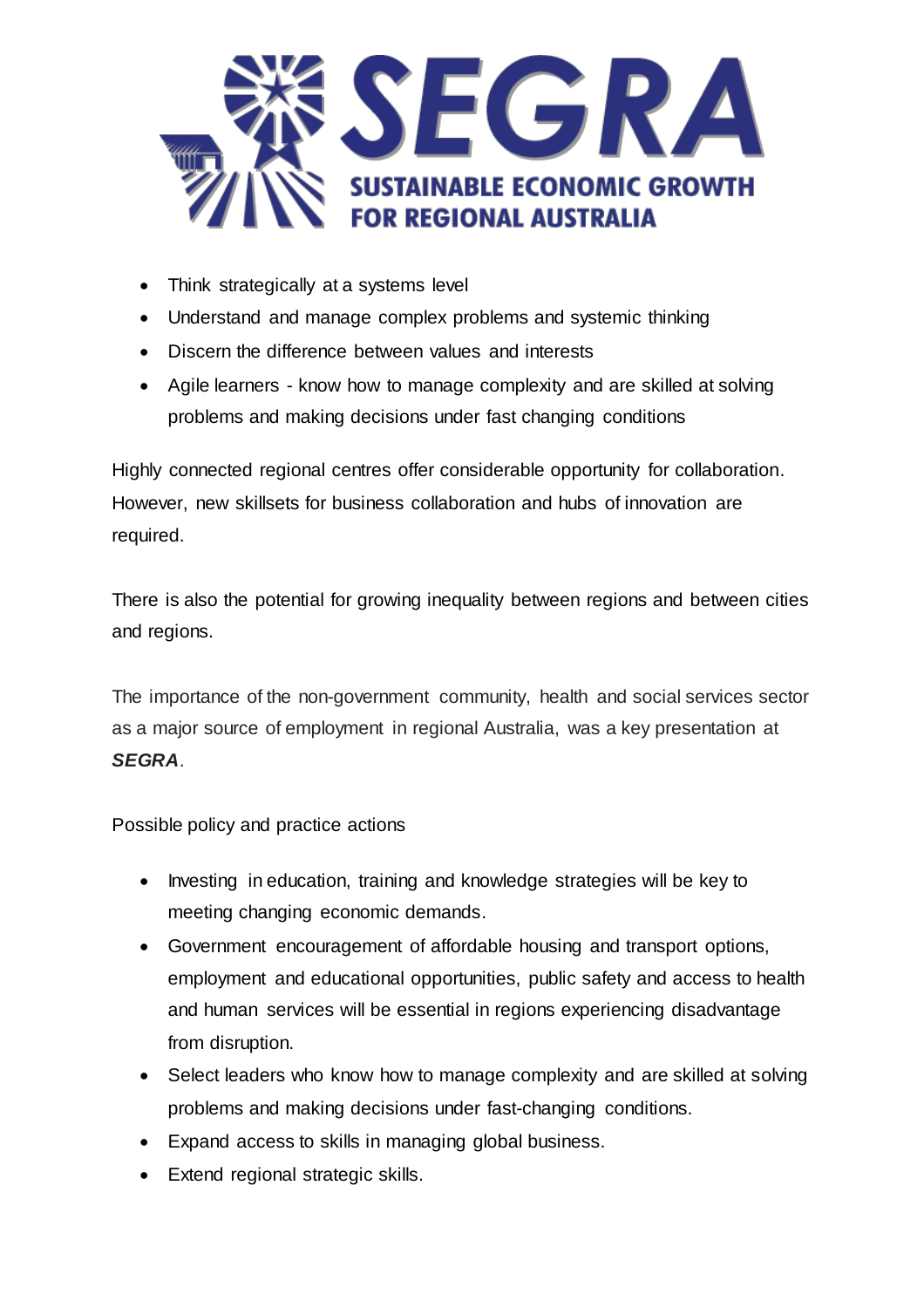

- Assist regions' need to be putting renewed emphasis on breakthrough innovation.
- Leverage networks.
- Inspire engagement.
- Personal adaptability.
- Cultivate learning agility.

#### **Sustainability**

The *SEGRA* Conference has a long-standing commitment to the provision of safe and secure water to rural communities that are not on town water supply. It also is strongly committed to addressing issues affecting the Murray Darling Basin by working strategically with regions at a catchment level. This has been achieved through numerous workshops in the Murray Darling Basin as well as a Murray Darling Basin Forum and/or Practitioners Round Table at every *SEGRA* since 2015.

For regional towns and businesses, affordability and security of energy and water were identified as critical risks.

Renewable energy boom is currently underway in the electricity sector with the number and capacity of proposed and possible wind, solar and pumped-hydro projects far outstripping the capacity of the energy network, or grid.

Potential policy and practice actions

- Managing the Catchment Systems' holistically.
- Maximising collaborative governance to deliver integrated catchment and water cycle management and harness the socio-economic benefits of ecosystem services.